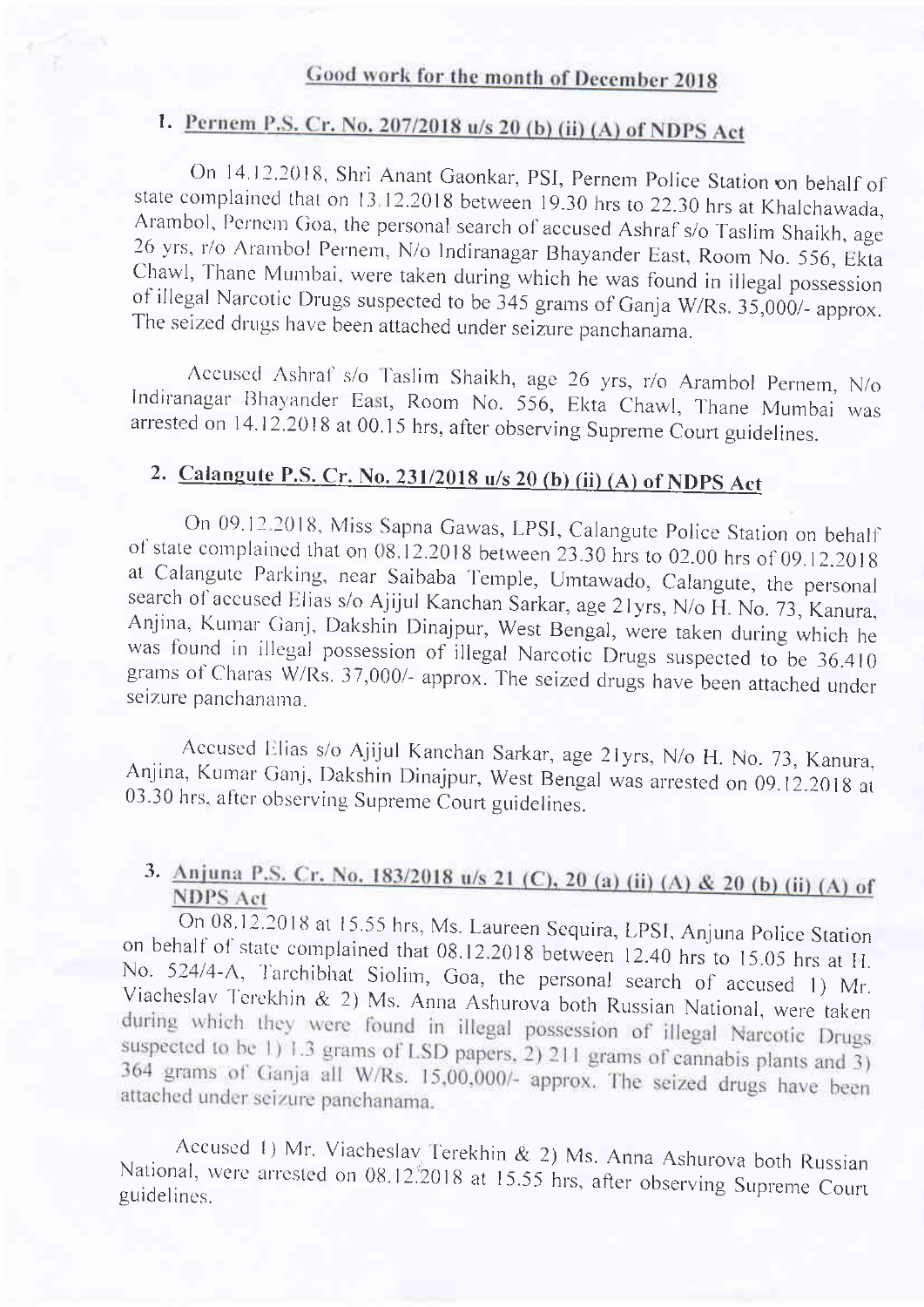### 4. Mapusa P.S. Cr. No. 401/2018 u/s 20 (b) (ii) (A) of NDPS Act

On 09. 12.2018 at 03.20 hrs, Shri. Vijaykumar Chodankar, PSI, Mapusa P.S. on behalf of state complained that on  $09.12.2018$  between 23.45 hrs of  $08.12.2018$  to 01.45 hrs of 09.12.2018 near Rastroli Temple, Khorlim Mapusa Bardez Goa, the personal search of accused Mr. Gabriel Jackson r/o Oxel Siolim Bardez Goa, was taken during which they was found in illegal possession of illegal Narcotic Drugs suspected to be Ganja weighing 150 grams  $W/Rs$ . 50,000/- approx. The seized drugs have been attached under seizure panchanama.

Accused Mr. Gabriel Jackson r/o Oxel Siolim Bardez Goa was arrested on 09.12.2018 at 03.20 hrs, after observing Supreme Court guidelines.

#### 5. Panaji P.S. Cr. No. 300/2018 u/s 20 (b) (ii) (A) of NDPS Act

On 09.12.2018 at 19.45 hrs, Sneha Gawas, LPSI, Panaji Police Station on behalf of state complained that on 09.12.2018 between 16.45 hrs to 18.30 hrs near Sulabh Sauchalaya, KTC Bust Stand, Panaji Goa, the personal search of accused 1) Mr. Rajat s/o Manjunath Kalas, age 21 yrs & 2) Mr. Sanjay s/o Raghvendra Koli, age <sup>20</sup>yrs both r/o bchind Navtara Green Valley, porvorim n/o Karnataka, were taken during which they were found in illegal possession of illegal Narcotic Drugs suspected to be Ganja weighing 250 grams W/Rs. 25,000/- approx. The seized drugs have been attached under seizure panchanama.

Accused 1) Mr. Rajat s/o Manjunath Kalas, age 21 yrs & 2) Mr. Sanjay s/o Raghvendra Koli, age 20 yrs both r/o behind Navtara Green Valley, Porvorim n/o Karnataka were arrested on 09.12.2018 at 19.45 hrs, after observing Supreme Court guidelines.

## 6. Pernem P.S. Cr. No. 200/2018 u/s 20 (b) (ii) (A) of NDPS Act

On 01,12.2018 at 17.00 hrs, Praful Giri, PSI, Pernem Police Station on behalf of state complained that 01.12.2018 between 12.30 hrs to 15.15 hrs at 21 Coconut Restaurant, Arambol, Pernem Goa, the personal search of accused Eze, age 35 yrs. Nigerian National, was taken during which he was found in illegal possession of illegal Narcotic Drugs suspected to be 1) 17 grams of Charas W/Rs. 80,000/- & 13 grams of Estacy W/Rs. 1,95,000/- all W/Rs. 2,75,000/- approx. The seizcd drugs havc bccn attachcd under seizure panchanama.

In this connection an offence vide, stands registered. Accused Mr. Chidi Joseph Eze, age 35 yrs, was arrested on 01.12.2018 at 18.00 hrs, after observing Supreme Court guidelines.